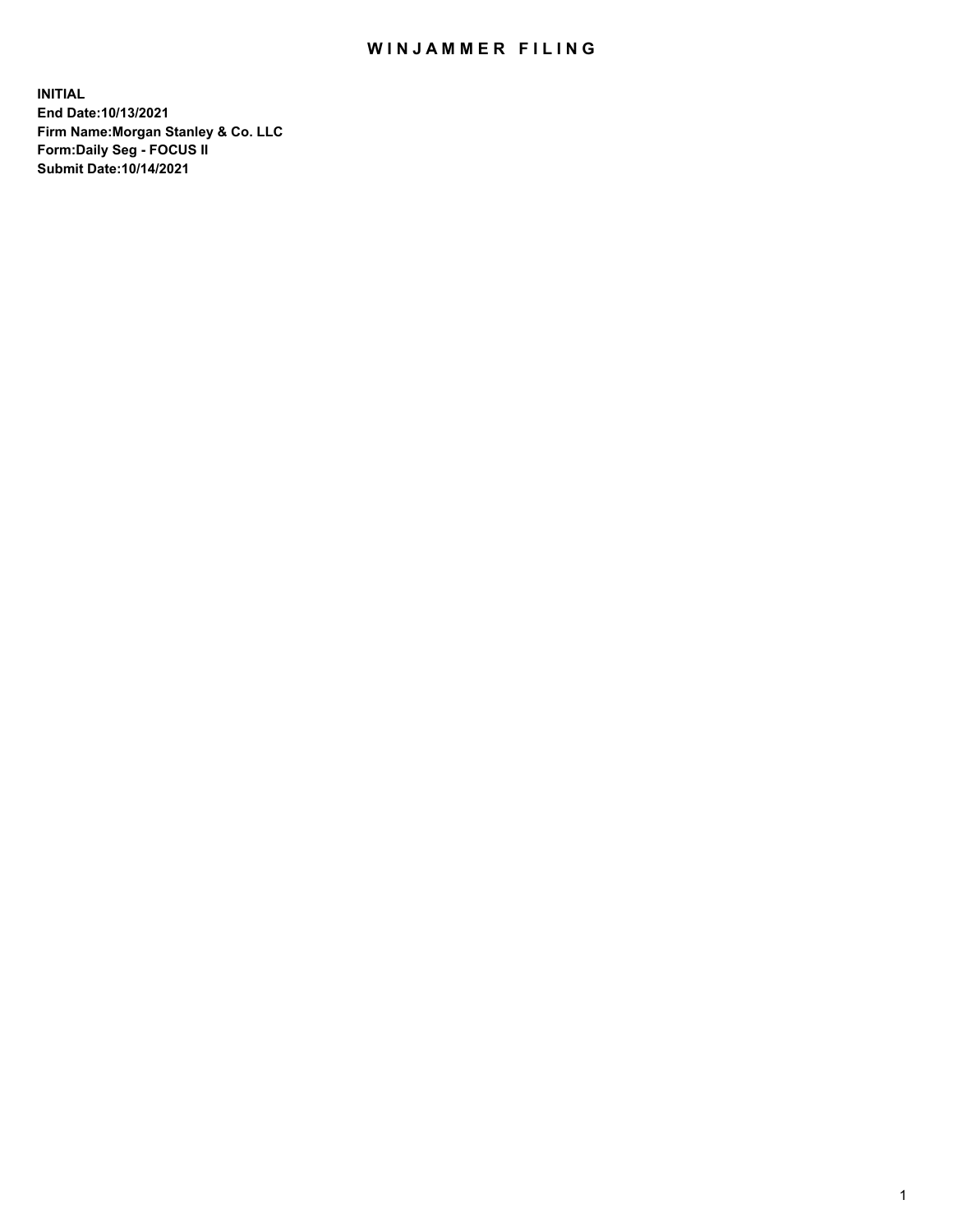**INITIAL End Date:10/13/2021 Firm Name:Morgan Stanley & Co. LLC Form:Daily Seg - FOCUS II Submit Date:10/14/2021 Daily Segregation - Cover Page**

| Name of Company                                                                                                                                                                                                                                                                                                                | <b>Morgan Stanley &amp; Co. LLC</b>                    |
|--------------------------------------------------------------------------------------------------------------------------------------------------------------------------------------------------------------------------------------------------------------------------------------------------------------------------------|--------------------------------------------------------|
| <b>Contact Name</b>                                                                                                                                                                                                                                                                                                            | <b>Ikram Shah</b>                                      |
| <b>Contact Phone Number</b>                                                                                                                                                                                                                                                                                                    | 212-276-0963                                           |
| <b>Contact Email Address</b>                                                                                                                                                                                                                                                                                                   | Ikram.shah@morganstanley.com                           |
| FCM's Customer Segregated Funds Residual Interest Target (choose one):<br>a. Minimum dollar amount: ; or<br>b. Minimum percentage of customer segregated funds required:% ; or<br>c. Dollar amount range between: and; or<br>d. Percentage range of customer segregated funds required between: % and %.                       | 235,000,000<br><u>0</u><br>00<br>0 Q                   |
| FCM's Customer Secured Amount Funds Residual Interest Target (choose one):<br>a. Minimum dollar amount: ; or<br>b. Minimum percentage of customer secured funds required:% ; or<br>c. Dollar amount range between: and; or<br>d. Percentage range of customer secured funds required between:% and%.                           | 140,000,000<br><u>0</u><br><u>00</u><br>0 <sub>0</sub> |
| FCM's Cleared Swaps Customer Collateral Residual Interest Target (choose one):<br>a. Minimum dollar amount: ; or<br>b. Minimum percentage of cleared swaps customer collateral required:% ; or<br>c. Dollar amount range between: and; or<br>d. Percentage range of cleared swaps customer collateral required between:% and%. | 92,000,000<br><u>0</u><br><u>00</u><br>0 <sub>0</sub>  |

Attach supporting documents CH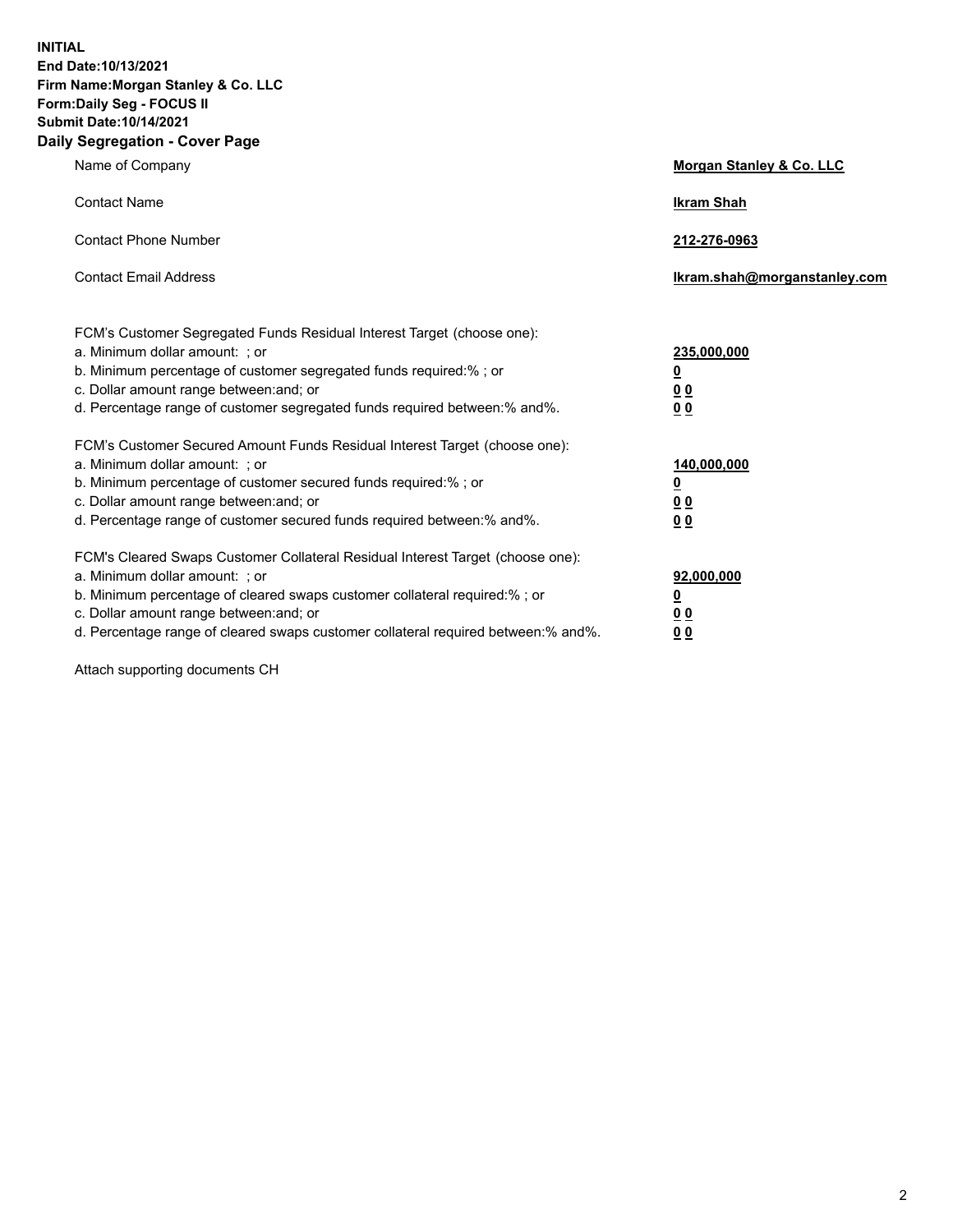## **INITIAL End Date:10/13/2021 Firm Name:Morgan Stanley & Co. LLC Form:Daily Seg - FOCUS II Submit Date:10/14/2021**

## **Daily Segregation - Secured Amounts**

|    | Foreign Futures and Foreign Options Secured Amounts                                               |                                         |
|----|---------------------------------------------------------------------------------------------------|-----------------------------------------|
|    | Amount required to be set aside pursuant to law, rule or regulation of a foreign                  | $0$ [7305]                              |
|    | government or a rule of a self-regulatory organization authorized thereunder                      |                                         |
| 1. | Net ledger balance - Foreign Futures and Foreign Option Trading - All Customers                   |                                         |
|    | A. Cash                                                                                           | 5,755,935,495 [7315]                    |
|    | B. Securities (at market)                                                                         | 1,904,122,694 [7317]                    |
| 2. | Net unrealized profit (loss) in open futures contracts traded on a foreign board of trade         | 291,155,488 [7325]                      |
| 3. | Exchange traded options                                                                           |                                         |
|    | a. Market value of open option contracts purchased on a foreign board of trade                    | 43,203,067 [7335]                       |
|    | b. Market value of open contracts granted (sold) on a foreign board of trade                      | -25,825,228 [7337]                      |
| 4. | Net equity (deficit) (add lines 1. 2. and 3.)                                                     | 7,968,591,516 [7345]                    |
| 5. | Account liquidating to a deficit and account with a debit balances - gross amount                 | 53,884,409 [7351]                       |
|    | Less: amount offset by customer owned securities                                                  | -53,079,494 [7352] 804,915 [7354]       |
| 6. | Amount required to be set aside as the secured amount - Net Liquidating Equity                    | 7,969,396,431 [7355]                    |
|    | Method (add lines 4 and 5)                                                                        |                                         |
| 7. | Greater of amount required to be set aside pursuant to foreign jurisdiction (above) or line<br>6. | 7,969,396,431 [7360]                    |
|    | FUNDS DEPOSITED IN SEPARATE REGULATION 30.7 ACCOUNTS                                              |                                         |
| 1. | Cash in banks                                                                                     |                                         |
|    | A. Banks located in the United States                                                             | 455,136,861 [7500]                      |
|    | B. Other banks qualified under Regulation 30.7                                                    | 494,748,803 [7520] 949,885,664          |
|    |                                                                                                   | [7530]                                  |
| 2. | Securities                                                                                        |                                         |
|    | A. In safekeeping with banks located in the United States                                         | 518,891,479 [7540]                      |
|    | B. In safekeeping with other banks qualified under Regulation 30.7                                | 54,745,220 [7560] 573,636,699<br>[7570] |
| 3. | Equities with registered futures commission merchants                                             |                                         |
|    | A. Cash                                                                                           | 11,461,803 [7580]                       |
|    | <b>B.</b> Securities                                                                              | $0$ [7590]                              |
|    | C. Unrealized gain (loss) on open futures contracts                                               | $-2,917,243$ [7600]                     |
|    | D. Value of long option contracts                                                                 | $0$ [7610]                              |
|    | E. Value of short option contracts                                                                | 0 [7615] 8,544,560 [7620]               |
| 4. | Amounts held by clearing organizations of foreign boards of trade                                 |                                         |
|    | A. Cash                                                                                           | $0$ [7640]                              |
|    | <b>B.</b> Securities                                                                              | $0$ [7650]                              |
|    | C. Amount due to (from) clearing organization - daily variation                                   | $0$ [7660]                              |
|    | D. Value of long option contracts                                                                 | $0$ [7670]                              |
|    | E. Value of short option contracts                                                                | 0 [7675] 0 [7680]                       |
| 5. | Amounts held by members of foreign boards of trade                                                |                                         |
|    | A. Cash                                                                                           | 5,011,575,114 [7700]                    |
|    | <b>B.</b> Securities                                                                              | 1,330,485,996 [7710]                    |
|    | C. Unrealized gain (loss) on open futures contracts                                               | 294,072,731 [7720]                      |
|    | D. Value of long option contracts                                                                 | 43,203,067 [7730]                       |
|    | E. Value of short option contracts                                                                | -25,825,228 [7735] 6,653,511,680        |
|    |                                                                                                   | $[7740]$                                |
| 6. | Amounts with other depositories designated by a foreign board of trade                            | $0$ [7760]                              |
| 7. | Segregated funds on hand                                                                          | $0$ [7765]                              |
| 8. | Total funds in separate section 30.7 accounts                                                     | 8,185,578,603 [7770]                    |
| 9. | Excess (deficiency) Set Aside for Secured Amount (subtract line 7 Secured Statement               | 216, 182, 172 [7380]                    |
|    | Page 1 from Line 8)                                                                               |                                         |

- 10. Management Target Amount for Excess funds in separate section 30.7 accounts **140,000,000** [7780]
- 11. Excess (deficiency) funds in separate 30.7 accounts over (under) Management Target **76,182,172** [7785]

3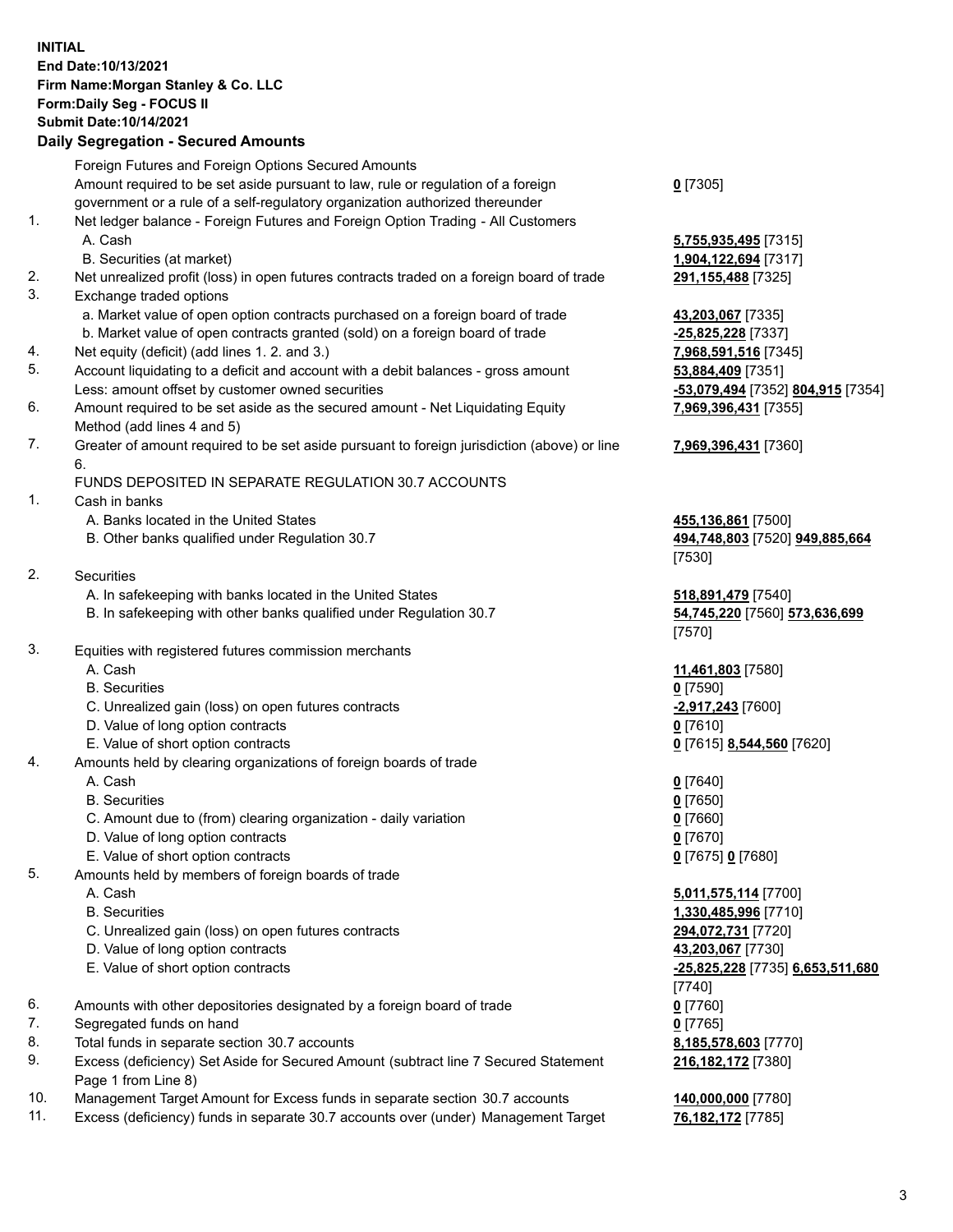**INITIAL End Date:10/13/2021 Firm Name:Morgan Stanley & Co. LLC Form:Daily Seg - FOCUS II Submit Date:10/14/2021 Daily Segregation - Segregation Statement** SEGREGATION REQUIREMENTS(Section 4d(2) of the CEAct) 1. Net ledger balance A. Cash **19,257,363,006** [7010] B. Securities (at market) **7,605,745,231** [7020] 2. Net unrealized profit (loss) in open futures contracts traded on a contract market **-1,483,588,844** [7030] 3. Exchange traded options A. Add market value of open option contracts purchased on a contract market **1,832,643,428** [7032] B. Deduct market value of open option contracts granted (sold) on a contract market **-1,529,044,688** [7033] 4. Net equity (deficit) (add lines 1, 2 and 3) **25,683,118,133** [7040] 5. Accounts liquidating to a deficit and accounts with debit balances - gross amount **450,255,597** [7045] Less: amount offset by customer securities **-449,858,081** [7047] **397,516** [7050] 6. Amount required to be segregated (add lines 4 and 5) **25,683,515,649** [7060] FUNDS IN SEGREGATED ACCOUNTS 7. Deposited in segregated funds bank accounts A. Cash **2,396,717,433** [7070] B. Securities representing investments of customers' funds (at market) **0** [7080] C. Securities held for particular customers or option customers in lieu of cash (at market) **3,137,806,058** [7090] 8. Margins on deposit with derivatives clearing organizations of contract markets A. Cash **15,372,195,673** [7100] B. Securities representing investments of customers' funds (at market) **0** [7110] C. Securities held for particular customers or option customers in lieu of cash (at market) **4,317,169,473** [7120] 9. Net settlement from (to) derivatives clearing organizations of contract markets **381,288,457** [7130] 10. Exchange traded options A. Value of open long option contracts **1,832,643,428** [7132] B. Value of open short option contracts **-1,529,044,688** [7133] 11. Net equities with other FCMs A. Net liquidating equity **10,853,432** [7140] B. Securities representing investments of customers' funds (at market) **0** [7160] C. Securities held for particular customers or option customers in lieu of cash (at market) **0** [7170] 12. Segregated funds on hand **150,769,700** [7150] 13. Total amount in segregation (add lines 7 through 12) **26,070,398,966** [7180] 14. Excess (deficiency) funds in segregation (subtract line 6 from line 13) **386,883,317** [7190] 15. Management Target Amount for Excess funds in segregation **235,000,000** [7194] **151,883,317** [7198]

16. Excess (deficiency) funds in segregation over (under) Management Target Amount Excess